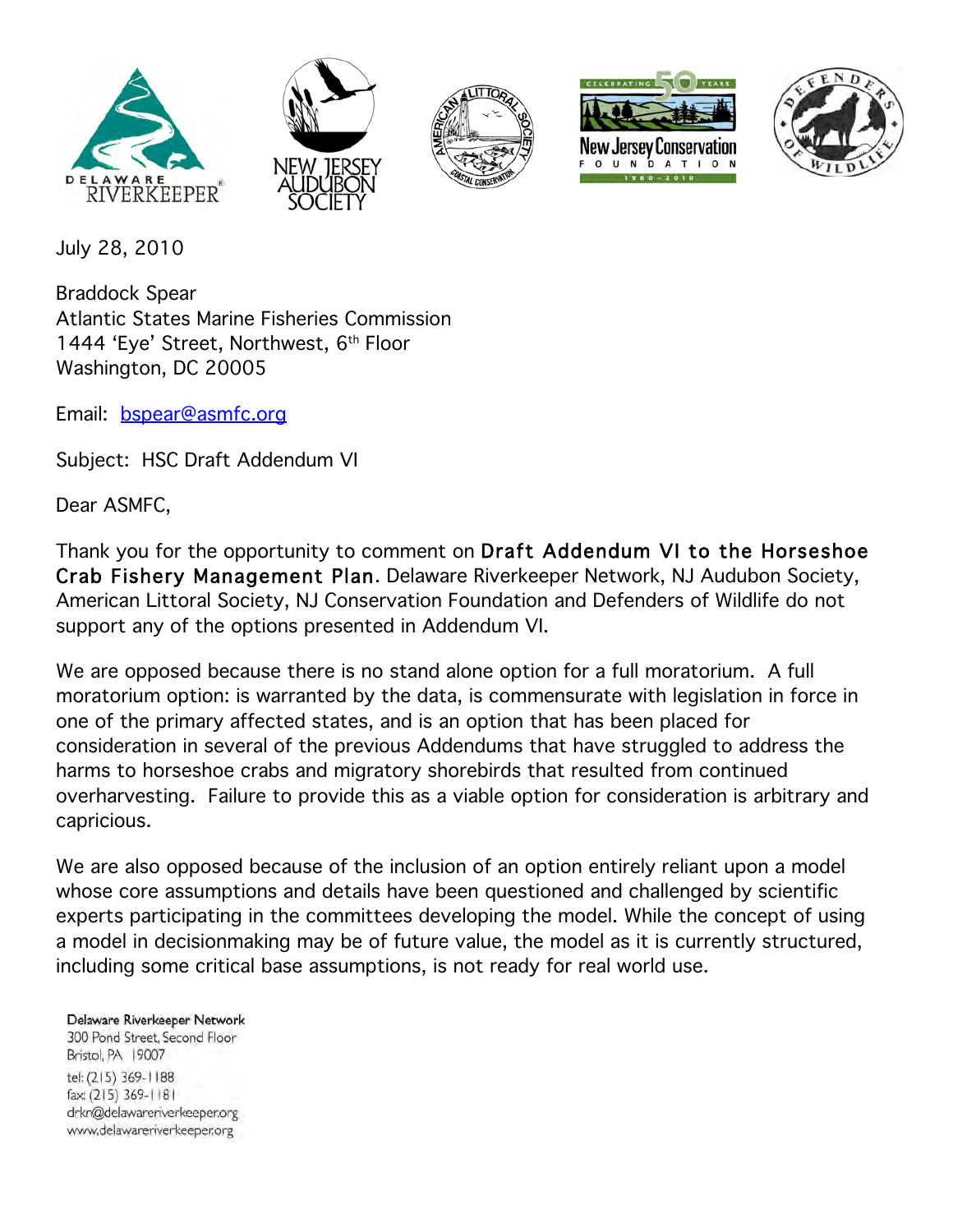We urge you to include in Addendum VI a stand-alone moratorium option and to select that option for implementation until such time as the experts' questions, concerns and challenges raised with regards to the ARM model are settled and the model is proven predicatively accurate with real world data so that in the future the ARM model may be successfully and effectively used for informing good decisions regarding horseshoe crabs, associated migratory shorebirds and other species dependent upon the horseshoe crab populations.

If you are unwilling to modify Addendum VI to include the stand along moratorium option, we urge you in the alternative to then adopt option 3 and put in place as part of that adoption a full moratorium on the harvest of both sexes of horseshoe crabs until all questions, concerns and scientifically based challenges to the model have been resolved. The option is currently written so as to adopt the ARM model and allow it to select which harvest package to implement – but in light of the scientific challenges at this time that could not yield an acceptable or defensible result.

According to the "Update to Status of the Red Knot Calidris canutus in the western Hemisphere, April 2010" issued by 19 scientific experts and institutions researching this issue in close and careful detail, while in 2009 egg densities on bay beaches did show some increases, those increases are merely a return to the low levels of recent years (i.e. 2005), and "there is no evidence of a significant increase in the mature horseshoe crab population". And there has not been a trend of increase in Red Knots or other shorebirds that suggests they are on the path to recovery and that therefore are no longer in need of, or entitled to, protection of their primary migratory food source, horseshoe crab eggs on the Delaware Bay stopover.

Regarding horseshoe crabs in the Delaware Bay, the Delaware Trawl Survey shows no significant trend of increase; neither does the Virginia Tech Offshore Trawl Survey. While there has been some indication of an increase in juveniles, the 2008 to 2009 data is not statistically significant and was not reflected throughout the area surveyed<sup>1</sup> and so cannot be reliably used to support the assertion of increased or demonstrated and sustainable recovery.

Even if there was a bump up in the number of crabs and/or eggs and/or shorebirds, the numbers are so far below historic levels this increase cannot be used to justify a return to business as usual – i.e. harvest of horseshoe crabs for use as bait of other species that are themselves in decline (such as eel and conch).

 $\overline{a}$ 

 $^1$  Source: Update to Status of the Red Knot Calidris canutus in the western Hemisphere, April 2010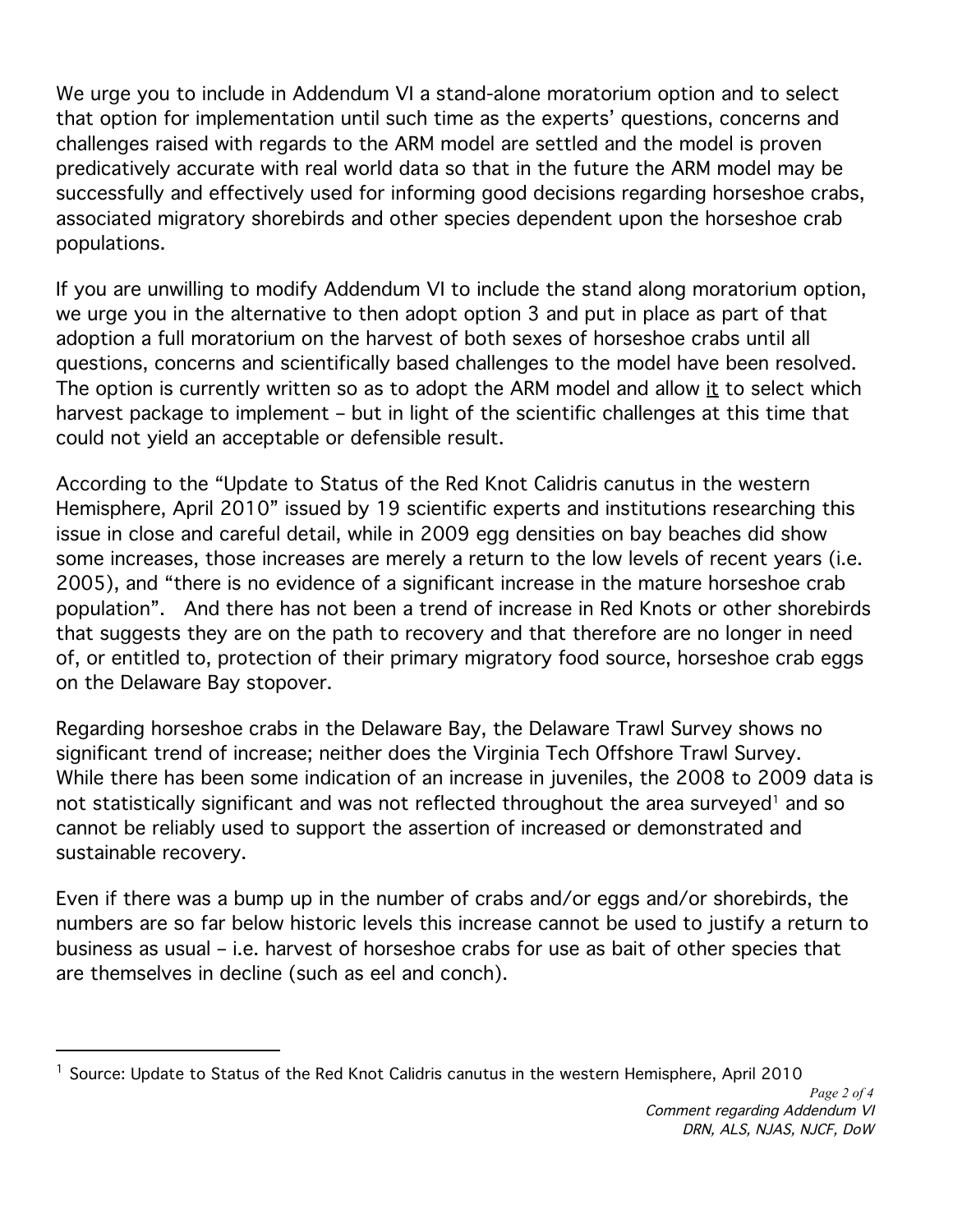Furthermore, if one were to accept the assertion that there has been a minor bump up in 2009 of horseshoe crabs and/or eggs and/or shorebirds, to suggest that minor increases in a single year justifies a return to increasing harvest levels is indefensible. After all, it took shorebird, horseshoe crab and conservation organizations well over a decade of demonstrated and significant declines in birds and crabs and eggs to convince the ASMFC to take any action towards their successful protection. Why is it that a one year perceived bump up by some can be used to justify increased harvests when, by comparison, years of decline were not accepted as grounds for protection until precariously low levels were recorded for birds and crabs? In fact, with this in mind, "Mature and newly mature crabs, especially females, are the most important demographic groups in terms of producing eggs for birds; the relative abundance of both seems to have peaked during 2006-2008 but shown a decline in 2009."<sup>2</sup> So in fact if we want to go by a single year's data, it shows that crabs are still on the decline and so greater protections, i.e. a full moratorium, is needed and warranted.

In characterizing the horseshoe crab population as increasing – supporters of harvest are quick to compare this to a lack of population increase in shorebirds, specifically red knots. The suggestion is that horseshoe crab protections have not worked/are not warranted because it has not resulted in an immediate recovery of the shorebirds. This line of thinking is also highly flawed.

- $\checkmark$  First, those characterizing the crab increase are apparently including an increase in juveniles in their assessment. Historically the number of juveniles has not been included in the assessment of increase as related to shorebirds out of recognition that juveniles are not able to produce the eggs needed by the birds. Therefore, an increase in juveniles does not support renewed argument for harvest, as harvesters do not distinguish between adults and juveniles and in fact are eager to take the older and therefore larger breeding crabs for their harvest activities – the result being an increasing loss of breeding females and therefore needed eggs.
- $\checkmark$  Second, the volume of crabs and eggs is still far below historic levels whereas in the past scientists found 50,000 eggs per square meter, over the last decade (2000-2009) trends indicate that the mean density of horseshoe crab eggs on NJ beaches has been 3,231 eggs/square meter over the last decade (2000-2009), and despite good conditions this year (2010) for spawning, the mean density of HSC eggs available to shorebirds (top 5cm of sand) remained at only 4,994 eggs/square meter. A slight increase in eggs to this degree does not provide the volume of nutrition needed to support the growth and increase of the shorebird populations dependent upon them.
- $\checkmark$  Third, that there hasn't been an immediate increase in migratory shorebird populations is not an indication that a reduction in horseshoe crab harvests is a

<sup>&</sup>lt;sup>2</sup> Source: Update to Status of the Red Knot Calidris canutus in the western Hemisphere, April 2010